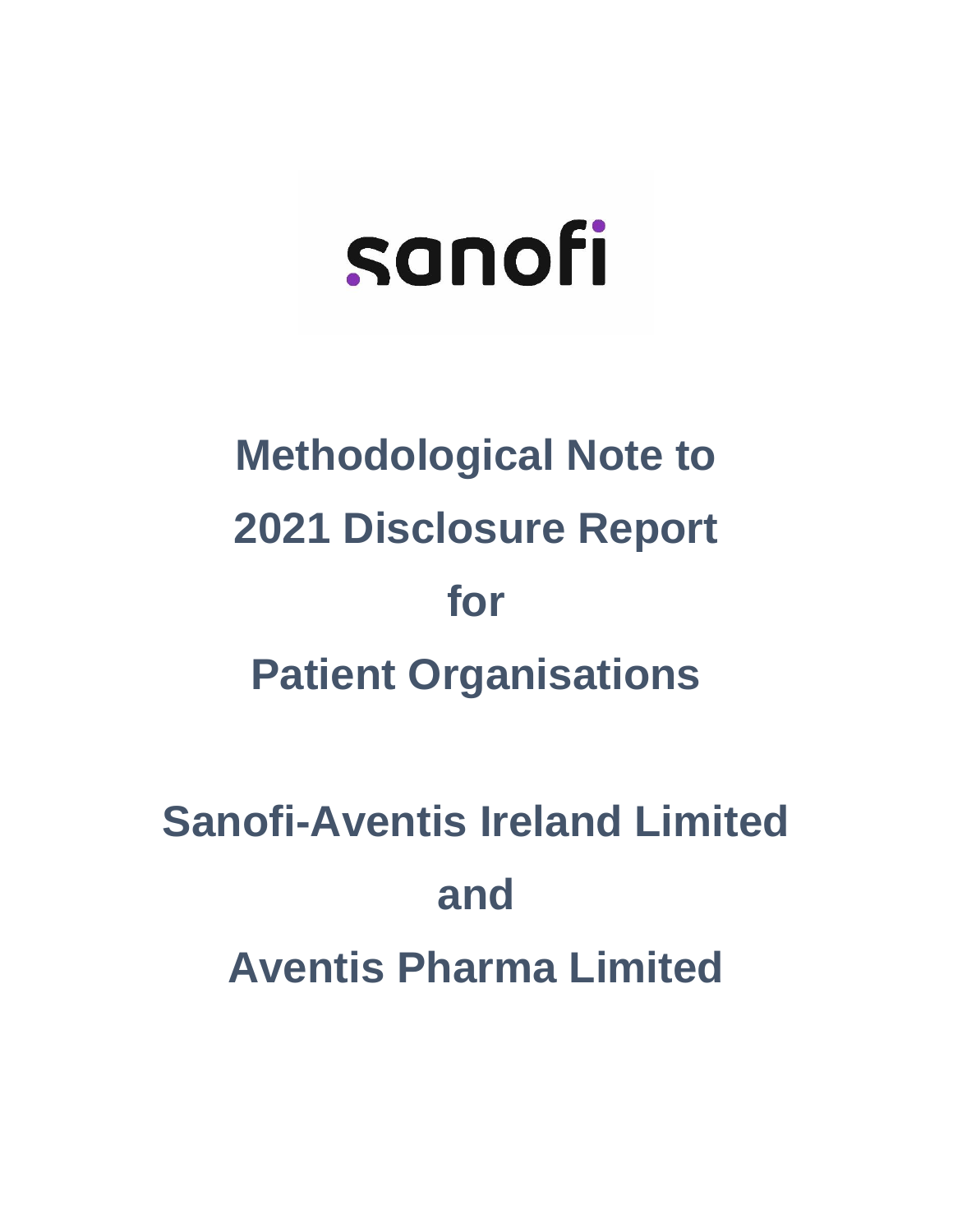### sanofi

### 1) INTRODUCTION

The European Federation of Pharmaceutical Industries and Associations ("EFPIA") Disclosure Code requires all EFPIA member companies to disclose a list of patient organisations to which it has provided financial support and/or significant indirect/non-financial support or with whom it has engaged to provide contracted services for that Member Company. This disclosure must include a description of the nature of the support or services provided that is sufficiently complete to enable the average reader to form an understanding of the nature of the support or the arrangement without the necessity to divulge confidential information.

Sanofi is aware and have considered that the 2021 IPHA Code of Practice Edition 8.5 came into force on the 1st of March 2021, and Sanofi have followed the 2021 Code requirements for the annual disclosure of contracted services and sponsorship to patient organisations and when compiling this methodological note.

Criteria and requirements for disclosure are defined in Annex III of the 2021 8.5 edition of the code of Practice.

Sanofi is committed to putting patients first and to amplifying patient voices. We recognise the challenges that patient groups face and want to help overcome them so that we can work together effectively and deliver the best outcomes for patients as part of our advocacy work. Our aim is to celebrate working in partnership or collaboration.

We are keen to look at the ways we can extend and increase the benefits of such partnerships under the increased transparency and reporting to which all organisations need to adhere.

We believe that Patient Organisations (PO) should be fairly compensated for the legitimate expertise and services they provide to the industry. At the same time, we acknowledge concerns that such transactions should be transparent.

This methodological note is intended to assist the reader to firstly identify the type of declarable Transfer of Value (TOV) made to a PO, and secondly to understand how the PO was recorded and verified for disclosure by Sanofi in Ireland.

Sanofi is made up of different legal entities and in Ireland, Sanofi conducts its business through Sanofi-Aventis Ireland Limited and Aventis Pharma Limited.

### 2) WHAT ARE THE IPHA CODE REQUIREMENTS?

Annex III to version 8.5 of the IPHA Code requires that 'each company must make publicly available a list of Patient Organisations to which it provides financial support and/or significant indirect/non financial support. This should include a description of the nature of the support that is sufficiently complete to enable the average reader to form an understanding of the significance of the support. The description must include the monetary value of financial support and of invoiced costs. For significant non-financial support that cannot be assigned a meaningful monetary value the description must describe clearly the non-monetary benefit that the Patient Organisation receives'.

Each company must also make publicly available a list of Patient Organisations that it has engaged to provide significant contracted services.